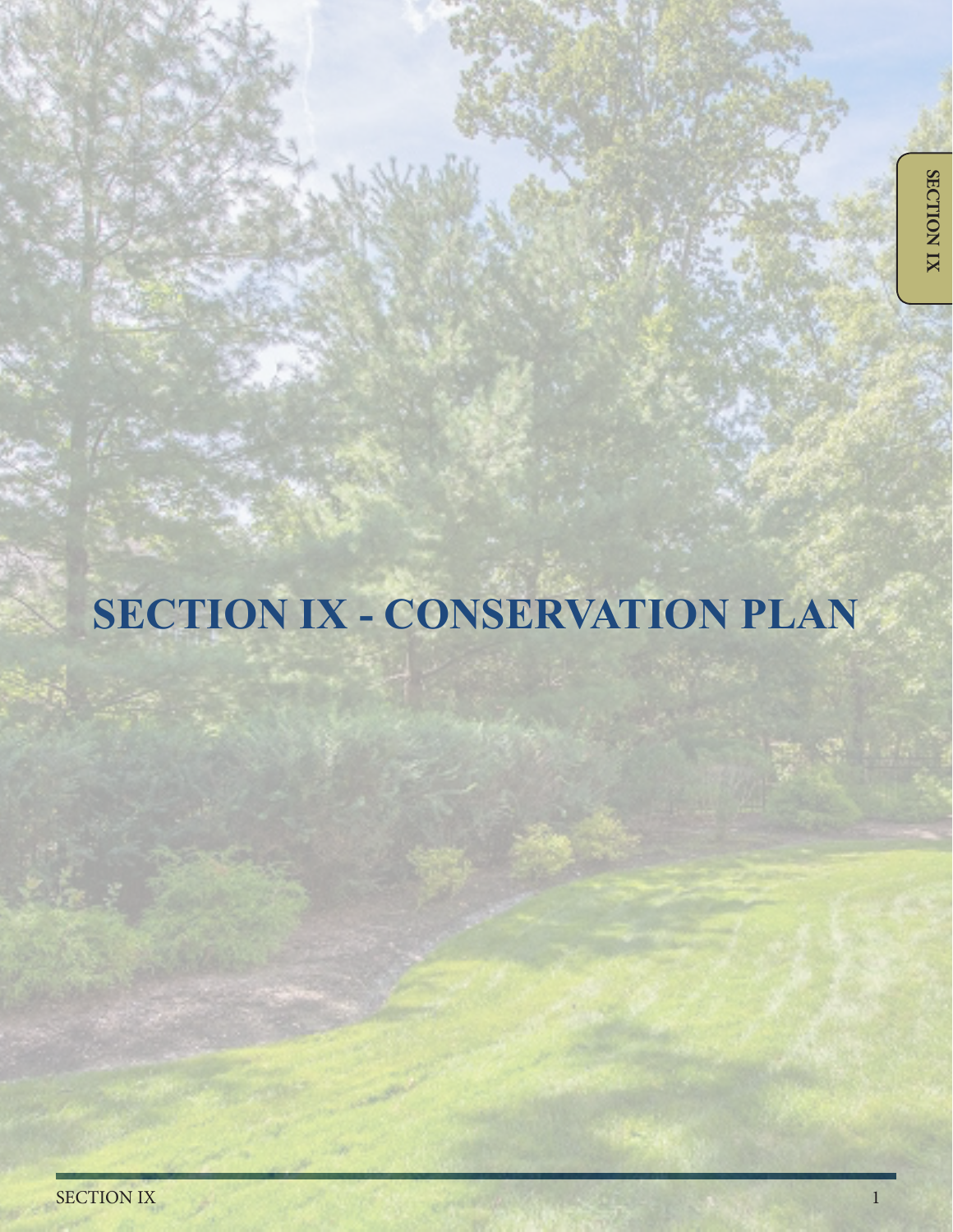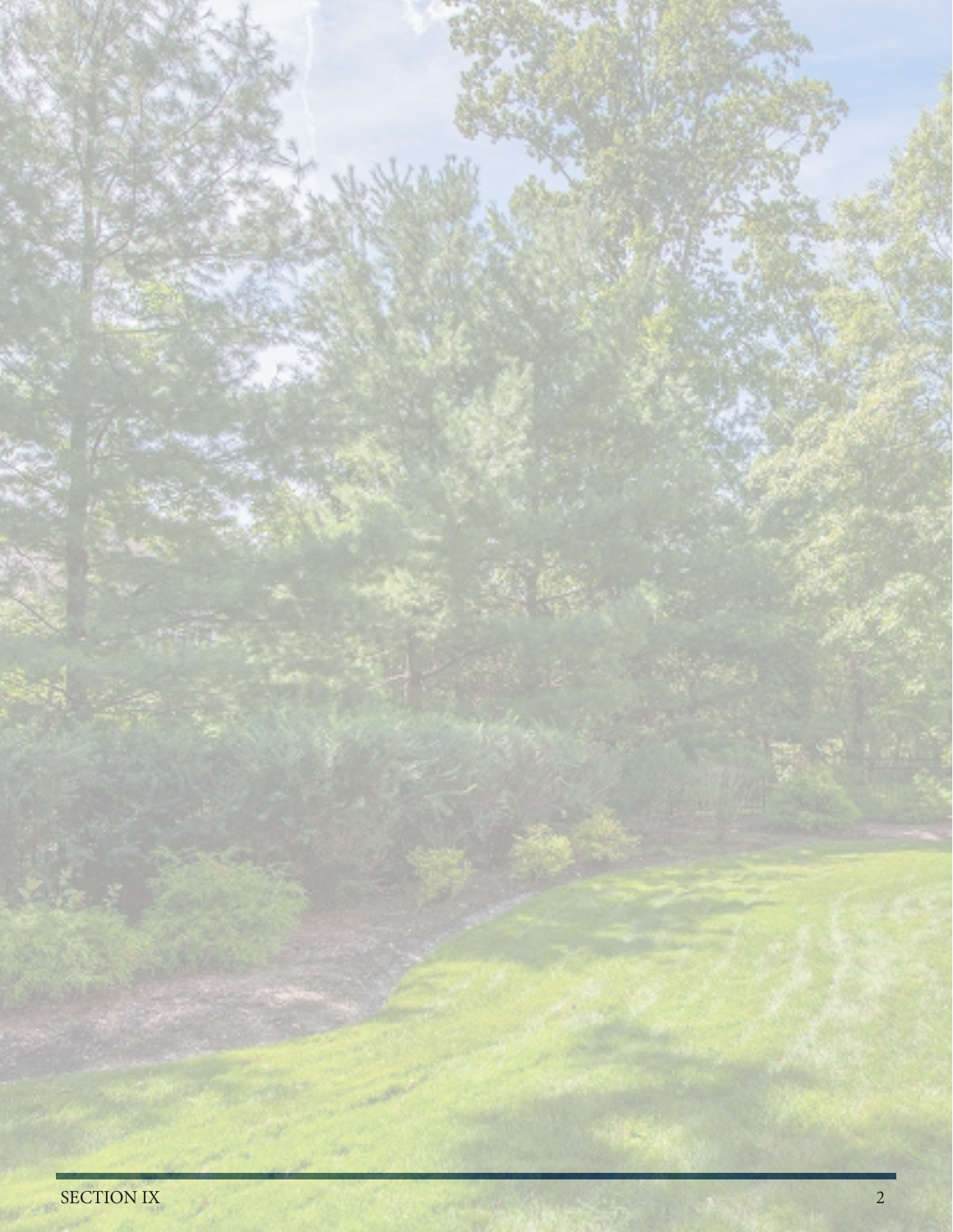# **INTRODUCTION**

The Township of Livingston is a suburban residential community in western Essex County and is in Metropolitan Planning Area (PA1) under the New Jersey State Development and Redevelopment Plan (State Plan). It is almost fully developed. Specific portions of the Township are water supply areas, each designated an Environmentally Sensitive Planning Area (PA5) under the State Plan.

With tree-lined streets, a vibrant downtown district, and limited non-residential development, it is home to three Essex County parks and a system of municipal parks and recreation facilities. The Lenape Trail traverses the Township, connecting the Essex County trail system to the Morris County Patriots' Path. The Lenape Trail is a segment of the Liberty-Water Gap Trail that will run from Liberty State Park in Jersey City to the Delaware Water Gap when completed. The Passaic River forms the western boundary of the Township, separating Essex and Morris **Counties** 

There are 428 acres of municipal parkland and 414 acres of county parkland in the Township. Nearly one-tenth of the Township's 8,960 acres is permanently protected parkland. An additional 1,470 acres, or 16% of the total Township area, is occupied by the East Orange Water Reserve and is zoned as a Water Resource Conservation District. This Master Plan proposes that another 367 acres, owned by the New Jersey-American Water Company, also be zoned into the Water Resource Conservation District.

This Section IX – Conservation Plan Element reviews the present and anticipated natural resource conservation needs of the community and the resources currently in place, and makes recommendations for maintenance, improvement and expansion. It is designed to meet Goals and Objectives presented in Section II of the Master Plan.

# **SPECIFIC OBJECTIVES OF THIS CONSERVATION PLAN ELEMENT**

- 1. Protect and enhance the quality of life for Township residents through preservation of "green corridors" and conservation of land and water.
- 2. Protect the beauty and physical appearance of the community, continuing the effort to create a "green landscape" of tree-lined streets and the creation of walking paths.
- 3. Permanently protect the East Orange Water Reserve and the New Jersey-American Reservoir properties from development.
- 4. Review and update identification and mapping of wetlands, woodlands and mature forests in the Township.
- 5. Protect woodlands, mature forests and wetlands in the Township.
- 6. Protect the aquifer recharge lands in the Township and conserve brooks, streams, and wildlife habitat for indigenous species, migratory birds, and threatened and endangered species.
- 7. Periodically review and maintain both an Environmental Resources Inventory of the Township's natural features and environmentally sensitive areas and an Open Space Inventory.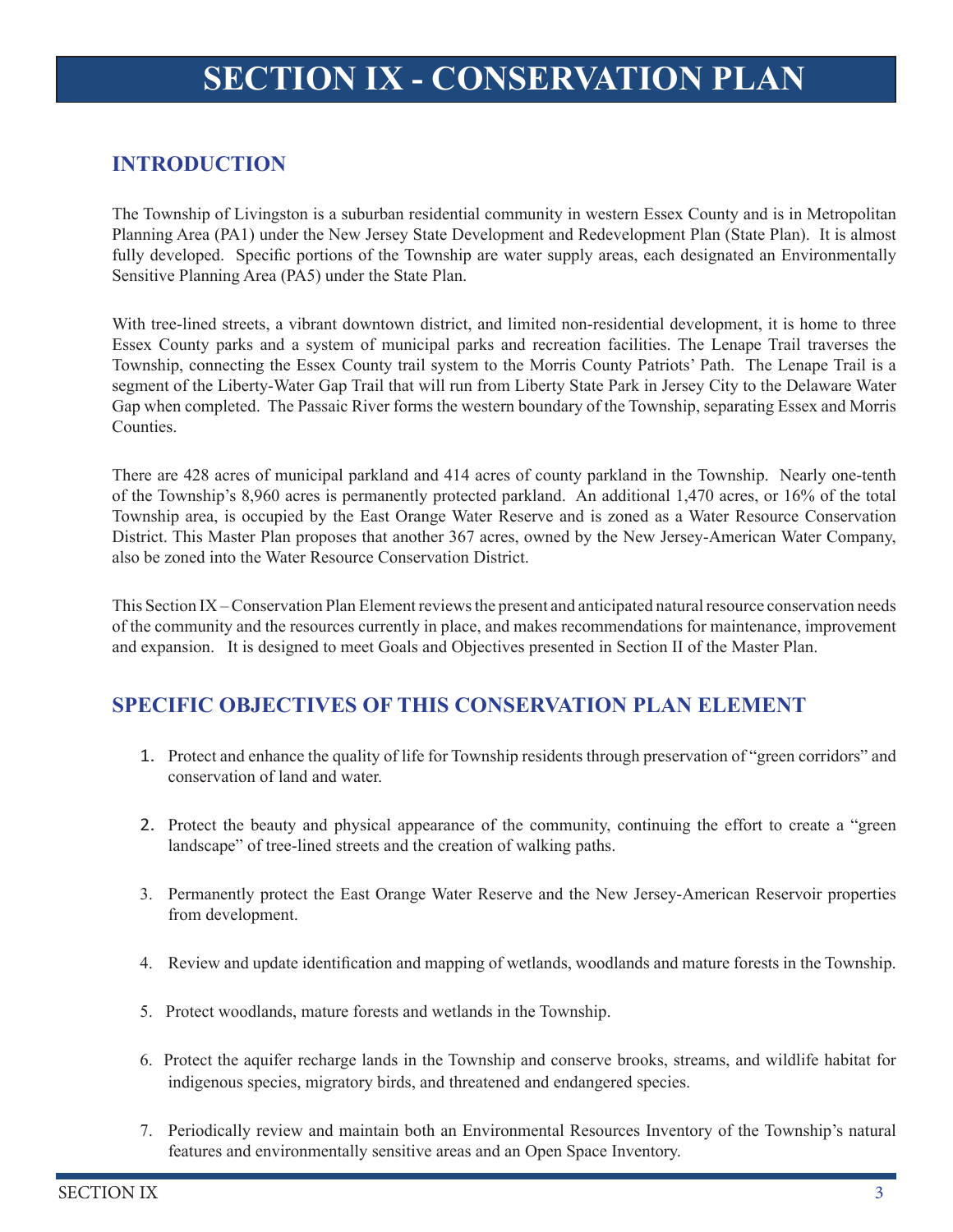8. Maintain and improve Open Space in the Township.

# **OPEN SPACE TRUST FUND**

In November of 2002, Township voters overwhelmingly approved establishing an Open Space Trust Fund to be supported by a Township Open Space Tax. The Trust is funded by a dedicated annual local property tax not to exceed three cents (\$0.03) per one hundred dollars (\$100.00) of assessed valuation. Since inception, the Trust has generated a total of \$6,453,978.60 with an average of \$324,206.5 every year. The Trust has expended \$3,441,781.16. It has preserved 5.25 additional acres of land since the 2007 Master Plan was adopted.

# **RECREATION & OPEN SPACE INVENTORY**

The Recreation and Open Space Inventory (ROSI) is a listing of properties that are "of interest" to the Township for open space acquisition or preservation. The parcels represent present or potential value for conservation, passive or active recreation, greenways or parkland. They are publicly or privately owned, undeveloped or partially developed. The definitions below are consistent with the categories included in the Vacant Land Analysis of the Housing Element and Fair Share Plan; and are:

- Undeveloped Properties in a natural state that do not have an existing building, structure, pavement, active or passive recreation facility, playing field, or playground. Included in this category are land-locked parcels and parcels that contain environmental constraints and steep slopes. These parcels are prime lands for preservation and can be developed for open space and recreation use; however, these parcels cannot be developed for any other use.
- Underdeveloped Under-utilized property has a building or structure, pavement or active or passive recreation facility, playing field or playground on-site, but 25 percent of the property is undeveloped land. Majority of the properties under this category contain large portions of land that are undeveloped due to existing environmental constraints or due to the Township's Code limitation on the building and/or impervious coverage. For the purpose of this report, such lots greater than one acre in size for publicly owned properties and 1.5 acres for privately owned properties are considered to be under-utilized.
- Developed Land that has little to no open space value; the majority of the site is building or structure and/or pavement. However, these characteristics do not necessarily preclude these lands from being utilized for outdoor recreation.

The Township has inventoried 76 properties, containing an aggregate approximately 433 acres of land that are listed in the ROSI database maintained by NJDEP's Green Acres Program. All Livingston properties listed in the ROSI are restricted to recreation and conservation purposes.

The Green Acres program provides funding to municipalities for developing and maintaining recreation and conservation lands within the municipality. The Township has received Green Acres funding for 11 of the 76 properties.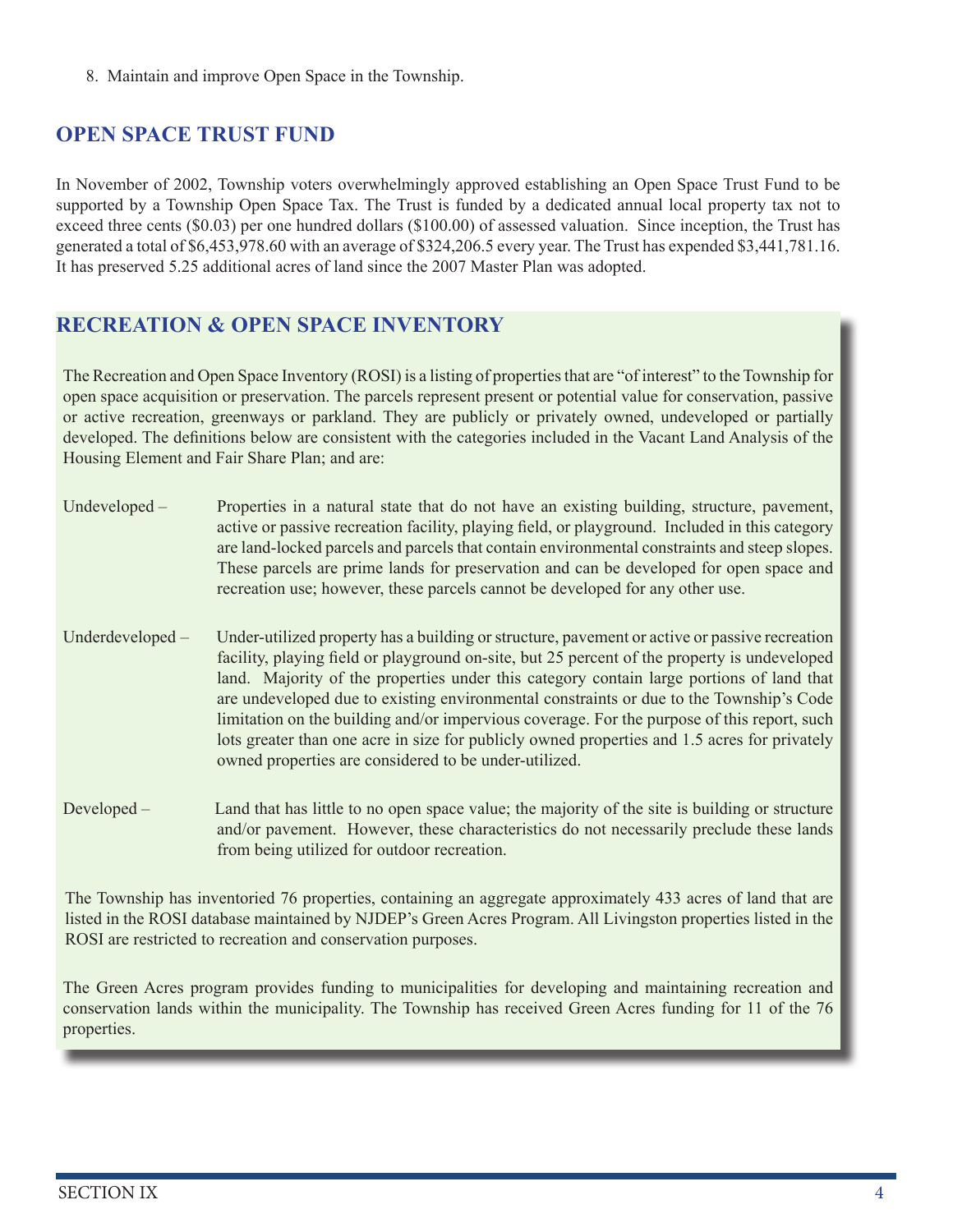# **ENVIRONMENTAL FEATURES**

#### **Township Topography**

Topography of the Township, as shown on the Topographic Map (Map I) is a natural condition that has not been significantly altered by development. The general character of the topography is gently rolling land, with some flat areas, some hilly sectors and some steep slopes that exceed 20 percent. The highest point is 560 feet above sea level and is located near the easterly boundary with the Township of West Orange and just north of State Highway 10. By contrast, the lowest area is to the west, along the Passaic River, at an elevation of 160 feet. A second area of "heights" with a north-south axis and elevations ranging to 440 feet above sea level is located along Hillside Avenue while a lower valley-like north-south area, at elevations ranging from 300 to 320 feet, is to both sides of Livingston Avenue.

Slopes of fifteen percent (15%) or more are found on the easterly high side of the Township from Interstate 280 south to the Millburn Township border and in the northwestern area bounded by Hillside Avenue, Beaufort Avenue, W. Northfield Rd. and the border with the Borough of Roseland.

#### **Soils**

Soils are mixtures of minerals, air, organic matter and water in varying proportions and with varying consistencies. The primary component will be broken and weathered minerals. The Township lies within the Triassic Lowlands portion of what is known as the New Jersey Piedmont Province. An interim "General Soil Map – Essex and Hudson Counties, New Jersey" was published in 1993. On December 30, 2004, the U.S. Natural Resources Conservation Service published a comprehensive soil survey of the Essex County area. Soils are identified by prominent characteristics that are common at particular locales in the State. The primary soil groups found in the Township are: "Urban Land-Parsippany-Haledon Soils", "Urban Land-Dunellen-Riverhead Soils", "Boonton-Urban Land Wethersfield Soils", and "Urban Land- Boonton-Wethersfield Soils" as shown on the Soils Map (Map J).

#### *Urban Land-Parsippany-Haledon Soils***.**

These soils are nearly level to steeply sloping, poorly drained and contain very deep silt loams. Parsippany soils are formed in stratified, silty, old lake sediments in depressions and on low level areas. Haledon soils are formed in sandstone, shale and basalt glacial till over shale and basalt bedrock along drainage ways on broad glacial till plains and on ridges. Parsippany soils are hydric and Haledon soils are non-hydric.

#### *Urban Land-Dunellen-Riverhead Soils***.**

This soil group consists of sandy loams, nearly level to strongly sloping, which are deep to very deep and of a well-drained gravelly nature. It is formed from sandy, stratified glacial outwash on outwash plains and terraces and on river and stream terraces. This soil is non-hydric.

### *Boonton-Urban Land Wethersfield Soils.*

This soil group is gently sloping to moderately steep, well drained to moderately well drained, deep gravelly loams formed in acid, reddish sandstone, shale, basalt and conglomerate glacial till over shale and basalt bedrock. It is found in the central portion of the Township, between the higher elevations. These soils are non-hydric.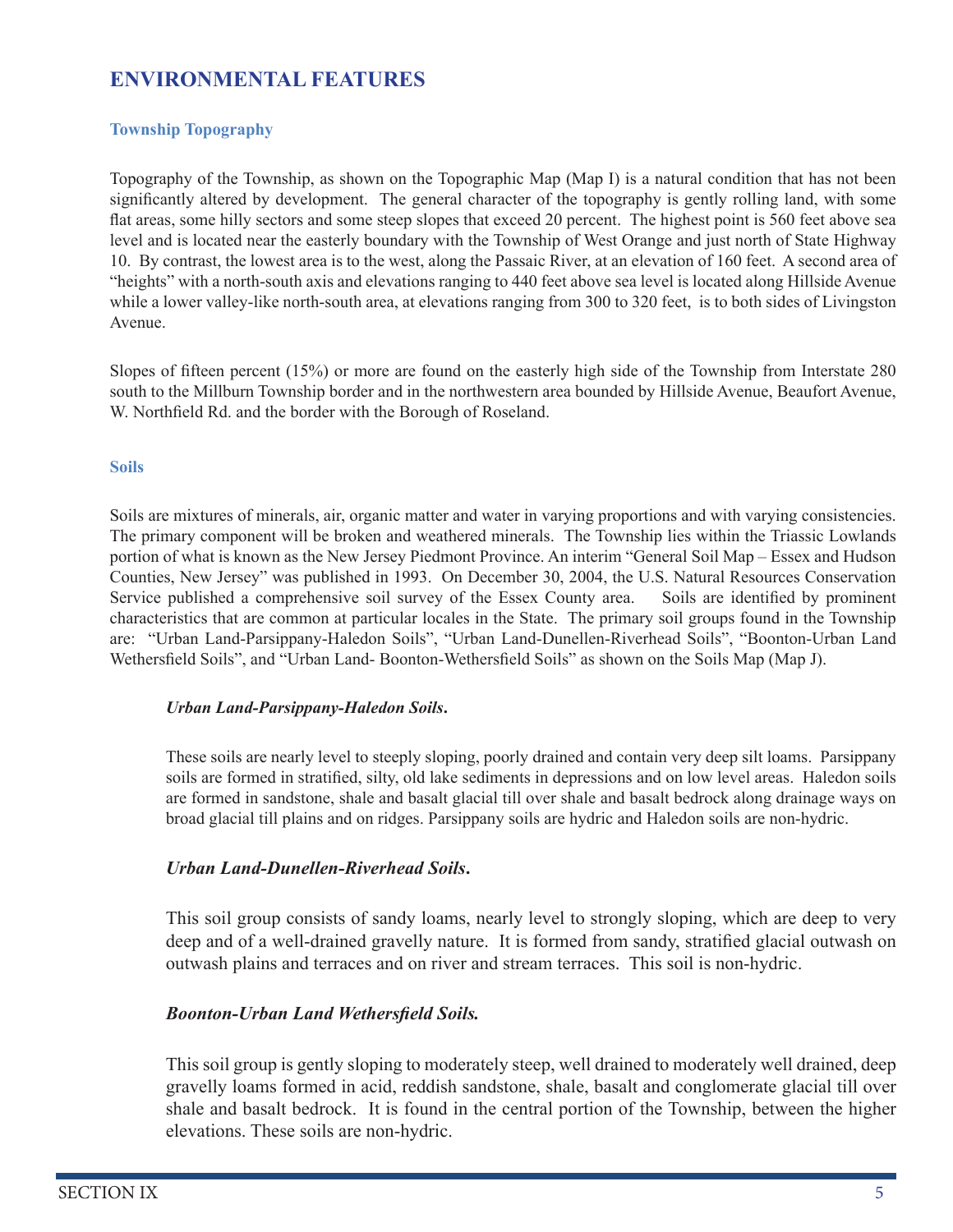#### *Urban Land- Boonton-Wethersfield Soils.*

These soils are gently sloping to moderately steep, well drained to moderately well drained, deep gravelly loams formed in acid, reddish sandstone, shale, basalt and conglomerate glacial till over shale and basalt bedrock. They occur on upland glacial till plains and ridges. These soils are non-hydric.

- Notes: (1) Hydric soil is a soil that formed under conditions of saturation, flooding, or ponding long enough during the growing season to develop anaerobic conditions in the upper part of the soil bed. Hydric soils along with hydrophytic vegetation and wetland hydrology are used to define wetlands.
	- (2) Glacial till is the accumulation of unsorted, unstratified mixtures of materials such as clay, silt, sand, gravel and boulders deposited by a glacier.
	- (3) Outwash is glacial till carried away from the glacier site by meltwater.

#### **Woodlands**

Woodlands may be defined as forested areas containing deciduous, evergreen or mixed species of trees or shrubs. Trees reduce air and water pollution, act as sound absorbers, prevent soil erosion, provide natural habitat for wildlife and birds, provide aesthetic and scenic beauty, and protect and enhance community image and property values. Due to development, limited woodlands survive in the Township. In 2004, the Township enacted a Trees Ordinance. An updated ordinance in 2011 is designed to preserve and protect as many trees as may be practical during development and to require the multiple replacement of trees that are destroyed.

| <b>Recommendation:</b> | The Land Use Ordinance should be amended to require that when<br>undeveloped or underdeveloped properties in excess of two (2) acres are<br>developed a specified percentage of the property must be preserved in its<br>natural state. |
|------------------------|-----------------------------------------------------------------------------------------------------------------------------------------------------------------------------------------------------------------------------------------|
| <b>Recommendation:</b> | Identify woodlands appropriate for preservation in their entirety, and<br>achieve such preservation by donation, or purchase, of title or of<br>perpetual easements.                                                                    |

#### **Wetlands**

Wetlands are of particular importance for flood control and as natural means of filtering stormwater run-off and returning rainwater to the ground to recharge the aquifers from which drinking water comes. Wetlands also provide critical habitat for birds and wildlife. To the layman's eye, stands of cattails and skunk cabbage and other plants, and periods of standing water, suggest the presence of wetlands. However, they may not always prove the presence of wetlands. Although those types of vegetation are typically present in wetlands, the nature of the soils, hydrographic factors and other technical factors govern the legal determination of the presence of wetlands. Wetlands may be, or include, woodlands.

Wetlands within the Township are "Freshwater Wetlands" and their protection is controlled by Federal and State laws and regulations. The New Jersey Department of Environmental Protection (NJDEP) regulations contain the following definition: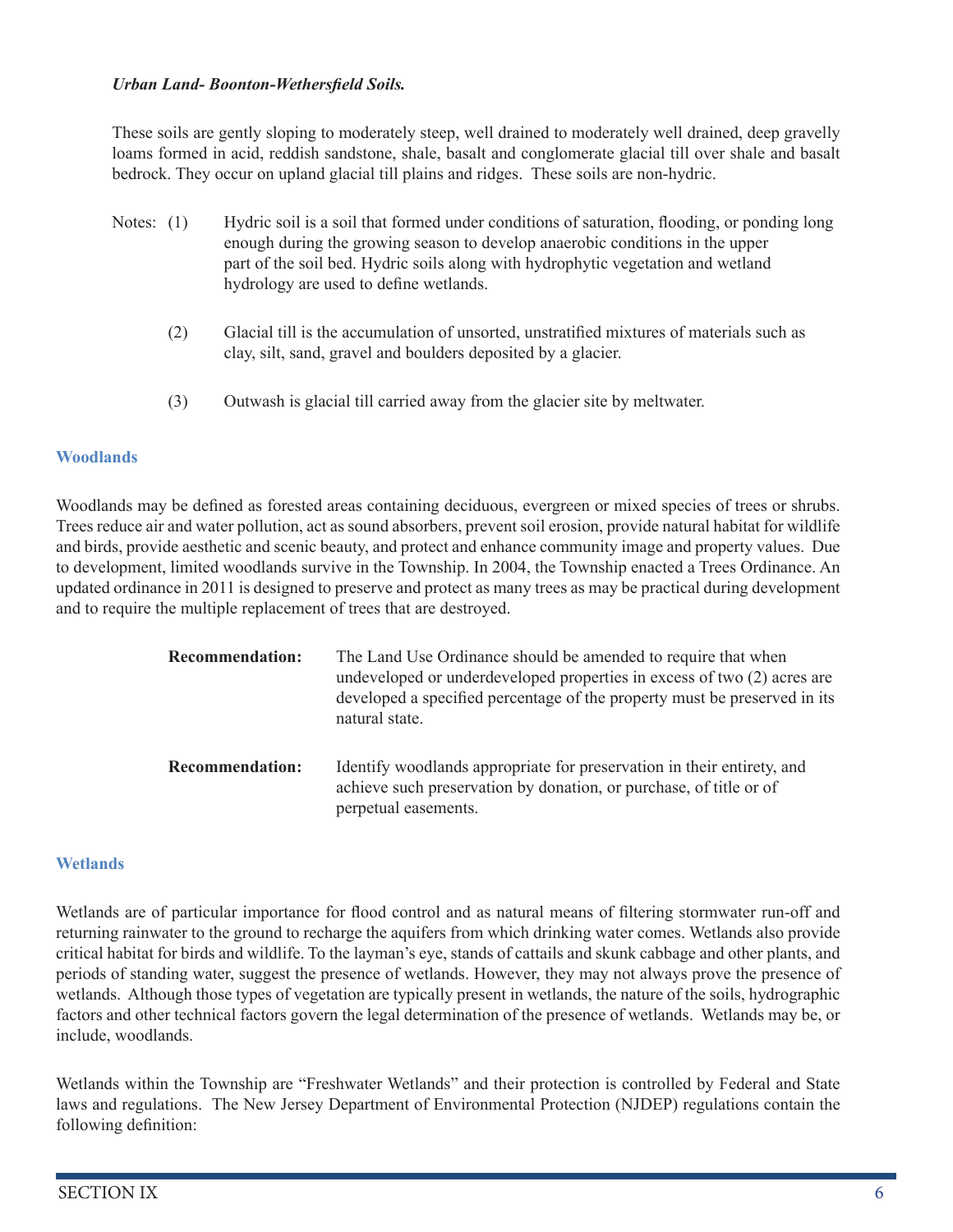" 'Freshwater wetland' or 'wetland' means an area that is inundated or saturated by surface water or groundwater at a frequency and duration sufficient to support, and that under normal circumstances does support, a prevalence of vegetation typically adapted for life in saturated soil conditions, commonly known as hydrophytic vegetation; provided, however, that the Department, in designating a wetland, shall use the three-parameter approach (that is, hydrology, soils and vegetation) enumerated in the 1989 Federal Manual…."

Wetland areas within the Township have been identified by NJDEP and are shown on the Wetlands (Map K). The largest wetlands area is the East Orange Water Reserve in the southeastern portion of Livingston. Those wetlands extend into the adjacent communities of Millburn and Florham Park.

There are three (3) distinct types of wetlands in the Township:

| $PFO1 -$ | A wetland in the Palustrine System (P), forested (FO), with broad-leaved deciduous vegetation.                   |
|----------|------------------------------------------------------------------------------------------------------------------|
| PEM -    | A wetland in the Palustrine System (P), with emergent wetland (EM).                                              |
| $PSS1 -$ | A wetland in the Palustrine System (P), with scrub-shrub wetland (SS) with broad-leaved<br>deciduous vegetation. |

The Palustrine System encompasses the vegetated wetlands commonly known as marsh, swamp, bog, or fen and includes small, shallow, permanent or intermittent water bodies commonly known as ponds.

PFO1 wetlands are the predominate type in the Township, and are found in the East Orange Water Reserve portion of the WRC Water Resource Conservation District, along the borders with Florham Park and East Hanover, and in the center of the Township west of St. Philomena's Catholic Church, Livingston High School and Memorial Park.

PEM wetlands are located along Eisenhower Parkway north of State Highway 10, along the border with East Hanover, and in the southwestern corner of the Township. PSS1 wetlands are present along the Passaic River. There are scattered small PSO1 and PSS1 wetlands throughout the Township.

NJDEP has the exclusive right to grant permits for the development or filling in of freshwater wetlands. For that purpose, wetlands are categorized into three (3) groups or resource values: exceptional value, intermediate value, and ordinary value. The values are set by NJDEP after site inspection. Protective transition areas or buffers ranging from 50 to 150 feet, according to the resource value of the wetlands, are required. Preservation of wetlands is essential for the protection of wildlife, reduction of the adverse effects of seasonal flooding, and assisting in the recharge of the aquifers.

| <b>Recommendation:</b> | Incentives for preservation of the wetland segments on developable<br>properties should be provided in the Land Use Ordinance. |
|------------------------|--------------------------------------------------------------------------------------------------------------------------------|
| <b>Recommendation:</b> | Acquire title to, or preservation easements on, wetlands by donation or<br>purchase.                                           |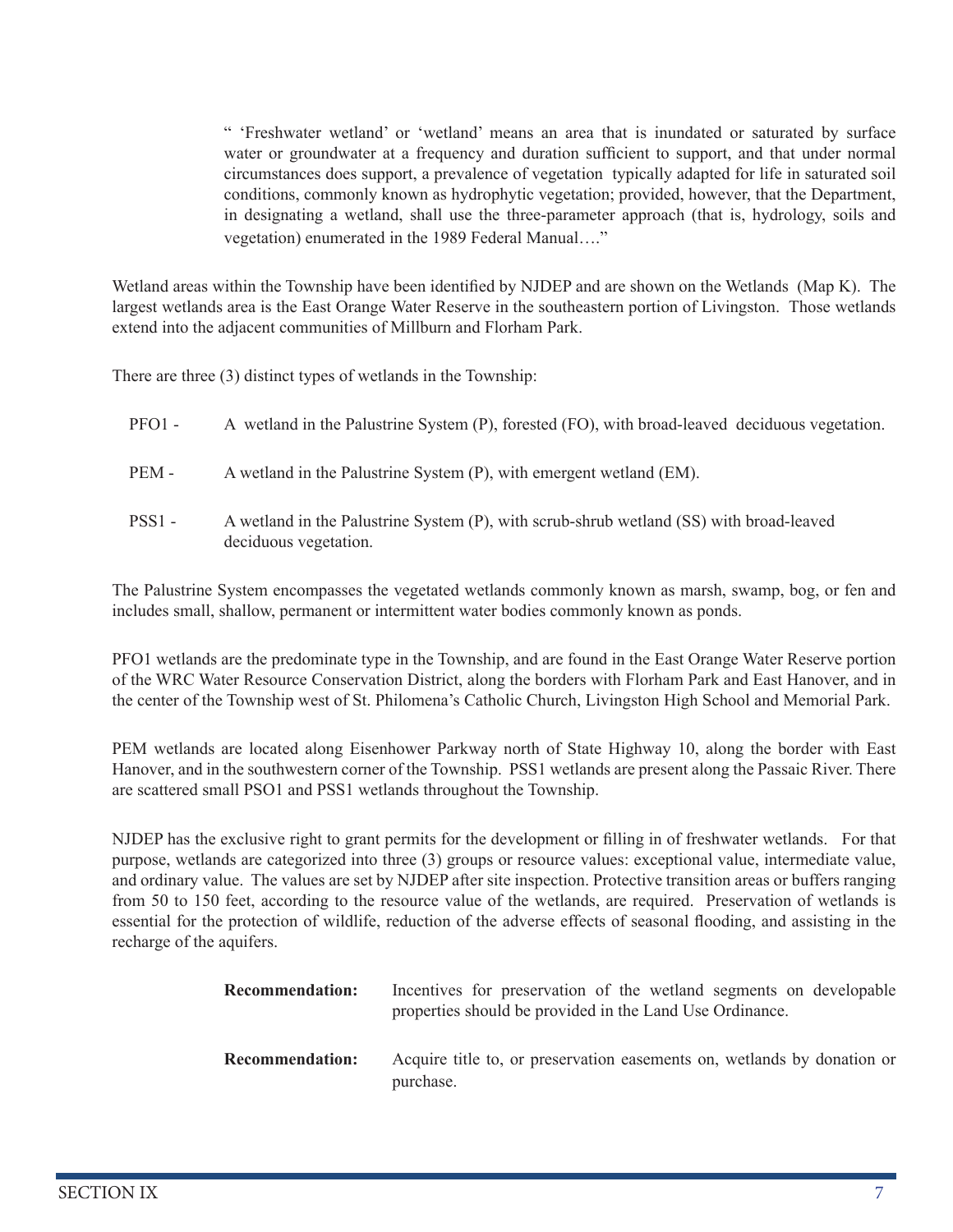#### **Floodplains**

Floodplains are areas, adjacent to a stream, river or watercourses that are subject to flooding during high water stages. Such flooding presents risks of loss or damage to structures, other property, and people. The Federal Emergency Management Agency (FEMA) defines flood plain areas subject to the risk of a 100-year flood and sets out their parameters on Flood Insurance Rate Maps. The Passaic River, Canoe Brook and Slough Brook, and their tributaries, and Bear Brook and Cub Brook all give rise to floodplains of varying dimensions.

#### **Riparian Zones**

Riparian zones consist of lands adjacent to a watercourse that are adequately vegetated and provide an important environmental protection and water resource management benefit. These provide a variety of significant functions and values, such as reducing adverse effects to water quality by removing nutrients and pollutants from storm runoff, moderating storm flows to streams by providing flood storage capacity (which reduces downstream flooding), and stabilizing soils and stream banks naturally.

With a few exceptions, a riparian zone exists along all regulated water. The riparian zone is the land and vegetation within regulated water and extending either, 50 feet, 150 feet or 300 feet from the top of bank along both sides of the regulated water, depending on the environmental sensitivity of the water.

The Passaic River, Canoe Brook and Slough Brook, and their tributaries, and Bear Brook and Cub Brook all have a 50-foot buffer from the top of the bank on either side.

It is necessary to protect and maintain the beneficial character of riparian areas by implementing specifications for the establishment, protection, and maintenance of vegetation along the surface water bodies within the jurisdiction of Livingston. In 2011, the Township adopted Ordinance No. 8-2011 to designate riparian zones, and to provide for land use regulation to protect the streams, lakes, and other surface water bodies of Livingston; to protect the water quality of watercourses, reservoirs, lakes, and other significant water resources within the Township; to protect the riparian and aquatic ecosystems of the Township; to provide for the environmentally sound use of the land resources of the Township of Livingston, and to complement existing state, regional, county, and municipal stream corridor protection and management regulations and initiatives.



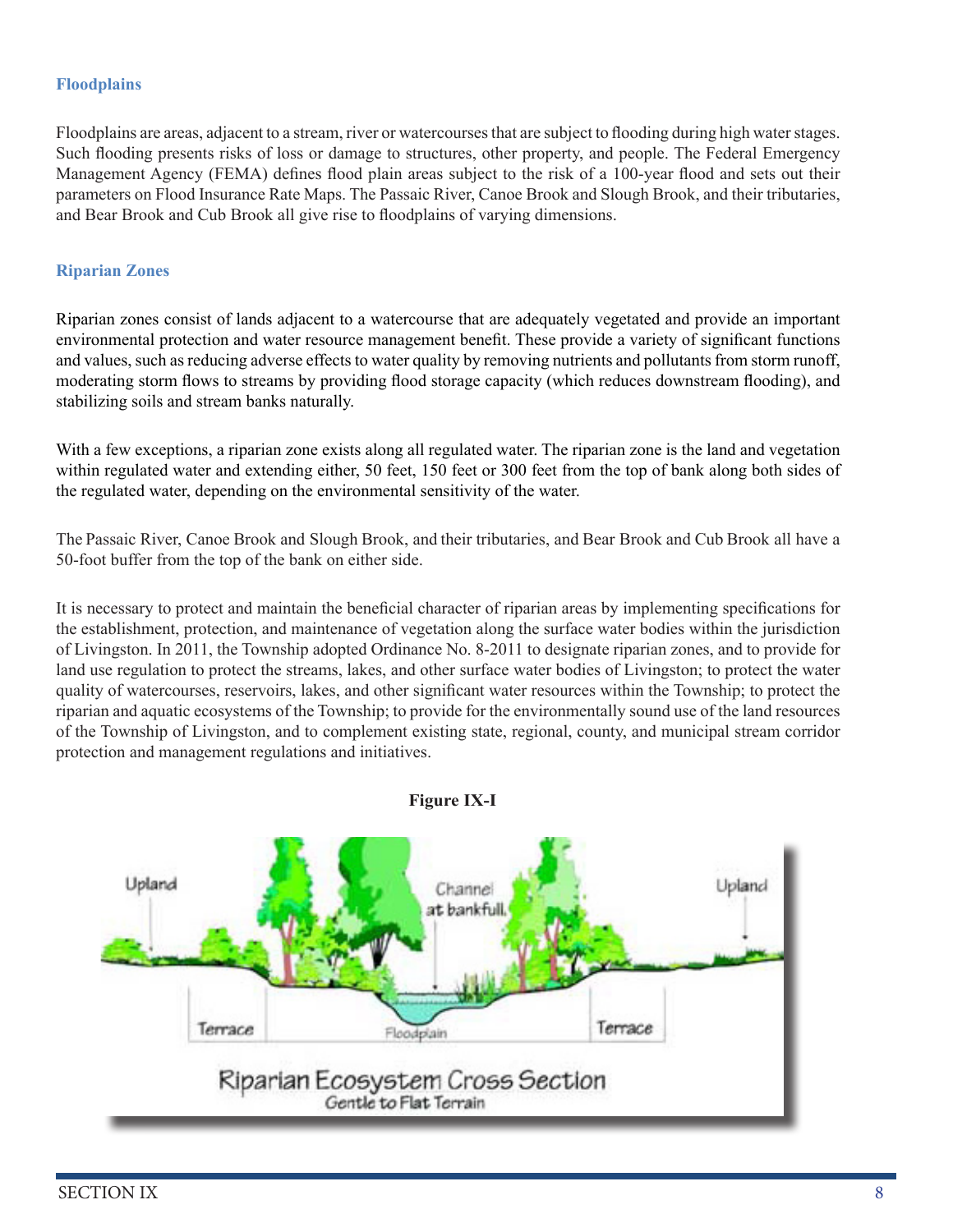| <b>Recommendation:</b> | Acquire title to, or preservation and conservation easements on,<br>riparian zones by donation or purchase.                                                                                                                                             |
|------------------------|---------------------------------------------------------------------------------------------------------------------------------------------------------------------------------------------------------------------------------------------------------|
| <b>Recommendation:</b> | Incentives for preservation and restoration of riparian zones<br>on developable properties should be provided in the Land Use<br>Chapter of the Township Code.                                                                                          |
| <b>Recommendation:</b> | Riparian zones within the Township should be evaluated for<br>recreational purposes. Some of the recreational activities<br>conducted may include waterfowl and bird watching, fishing,<br>hiking, boating or canoeing, and general nature observation. |
| <b>Recommendation:</b> | Incentives for preservation of the wetland segments on developable<br>properties should be provided in the Land Use Chapter of the<br>Code.                                                                                                             |
| <b>Recommendation:</b> | Acquire title to, or preservation easements on, wetlands by<br>donation or purchase.                                                                                                                                                                    |

#### **Stream Protection**

Spills or discharge of hazardous substances or hazardous wastes contaminate or pollute surface waters.

Aquifers are geological formations that contain significant quantities of saturated permeable materials and yield water to springs and wells. Aquifer recharge areas are porous soils or rock formations through which water can work downward from the surface to the aquifer.

Aquifer protection is of critical importance to ensure that wells providing Township water supplies remain uncontaminated. Maintenance of open space contributes to aquifer protection; as does the control of stormwater runoff. Spills or discharge of hazardous substances or hazardous wastes can contaminate or pollute the aquifer.

#### **Potable Water Resources Protection**

Public wells tapping the Passaic Valley buried valley aquifer are the primary source of potable water for the Township. The supply is supplemented by Township bulk purchases from New Jersey-American Water Company, which draws its supplies from surface watersheds and Brunswick Shale, Buried Valley and Gneiss Rock Formation aquifers. The supplies are regularly monitored for contaminants.

The Township owns and operates a water utility that supplies potable water to approximately 30,000 customers through a network of water source, treatment, transmission, distribution and storage infrastructure. Water from Township wells is supplemented with purchased water from New Jersey-American Water (NJAW). On average, the system delivers 3.8 million gallons of water per day (MGD). Summer water demand on the system peaks above 6 MGD.

There are fourteen (14) Township-owned production wells, and five (5) associated water treatment facilities that remove volatile organic chemicals (VOCs) from six (6) of the wells. Several of these wells are drilled in the Brunswick Formation as rock wells, and the others are sand and gravel wells drilled in the Valley Fill of the Northern Millburn Valley aquifer system.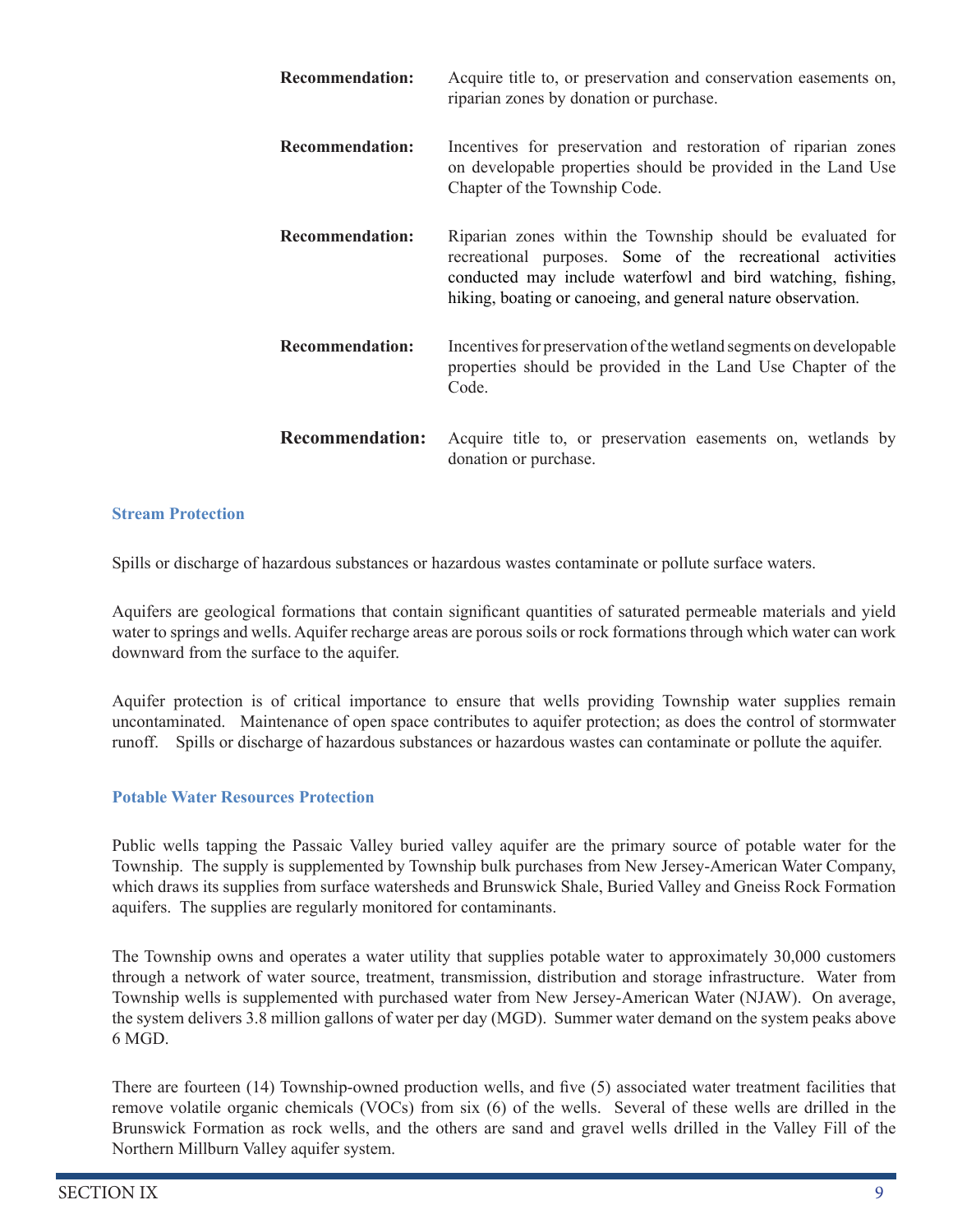| <b>Table IX-I</b>                  |                         |                       |  |
|------------------------------------|-------------------------|-----------------------|--|
| <b>Summary of Well Information</b> |                         |                       |  |
| <b>Well ID</b>                     | <b>Year Constructed</b> | <b>Treatment Type</b> |  |
| 1 - Congressional                  | 1948                    | None                  |  |
| 2 - Harrison School                | 1955                    | None                  |  |
| 3 - Dorsa Avenue                   | 1956                    | <b>Packed Tower</b>   |  |
| 15 - Dorsa Avenue                  | 2015                    | Packed Tower          |  |
| 4 - Memorial Park                  | 1955                    | Diffused Air Bubbler  |  |
| 5 - Dorsa Avenue                   | 1961                    | Packed Tower          |  |
| 16 - Dorsa Avenue                  | 2015                    | Packed Tower          |  |
| 6 - Squiretown School              | 1966                    | None                  |  |
| 7 - Old Pleasant Avenue            | 1965                    | None                  |  |
| 8 - North Ridge Road               | 1970                    | Diffused Air Bubbler  |  |
| 9 - Route 10 West                  | 1974                    | Packed Tower          |  |
| 10 - Park Drive                    | 1973                    | None                  |  |
| 11 - Elizabeth Avenue              | 1972                    | Diffused Air Bubbler  |  |
| 12 - Meadowbrook Road              | 1979                    | None                  |  |

Additionally there are seven (7) water storage tanks with a combined capacity of over 8 million gallons.

| <b>Table IX-II</b>                    |                     |  |
|---------------------------------------|---------------------|--|
| <b>Summary of Storage Tank Infor-</b> |                     |  |
| mation                                |                     |  |
|                                       | <b>Storage</b>      |  |
| <b>Tank ID</b>                        | Capacity            |  |
| <b>Riker Hill Tank</b>                | $1*$                |  |
| Tank No. 2                            | 2.65 MG             |  |
| <b>Mount Pleasant Tank</b>            | $2.65$ MG           |  |
| <b>Fawn Drive Tank</b>                | $0.63$ MG           |  |
| Mine Hill Tank                        | 0.15 <sub>MG</sub>  |  |
| <b>Chetwynd Tank</b>                  | $0.75$ MG           |  |
| Force Hill Tank                       | 0.50 <sub>M</sub> G |  |

 $*$  MG = Million Gallon

There are three (3) booster stations that pump water between gradient zones and interconnections with NJAW in the NJAW high zone and with East Orange.

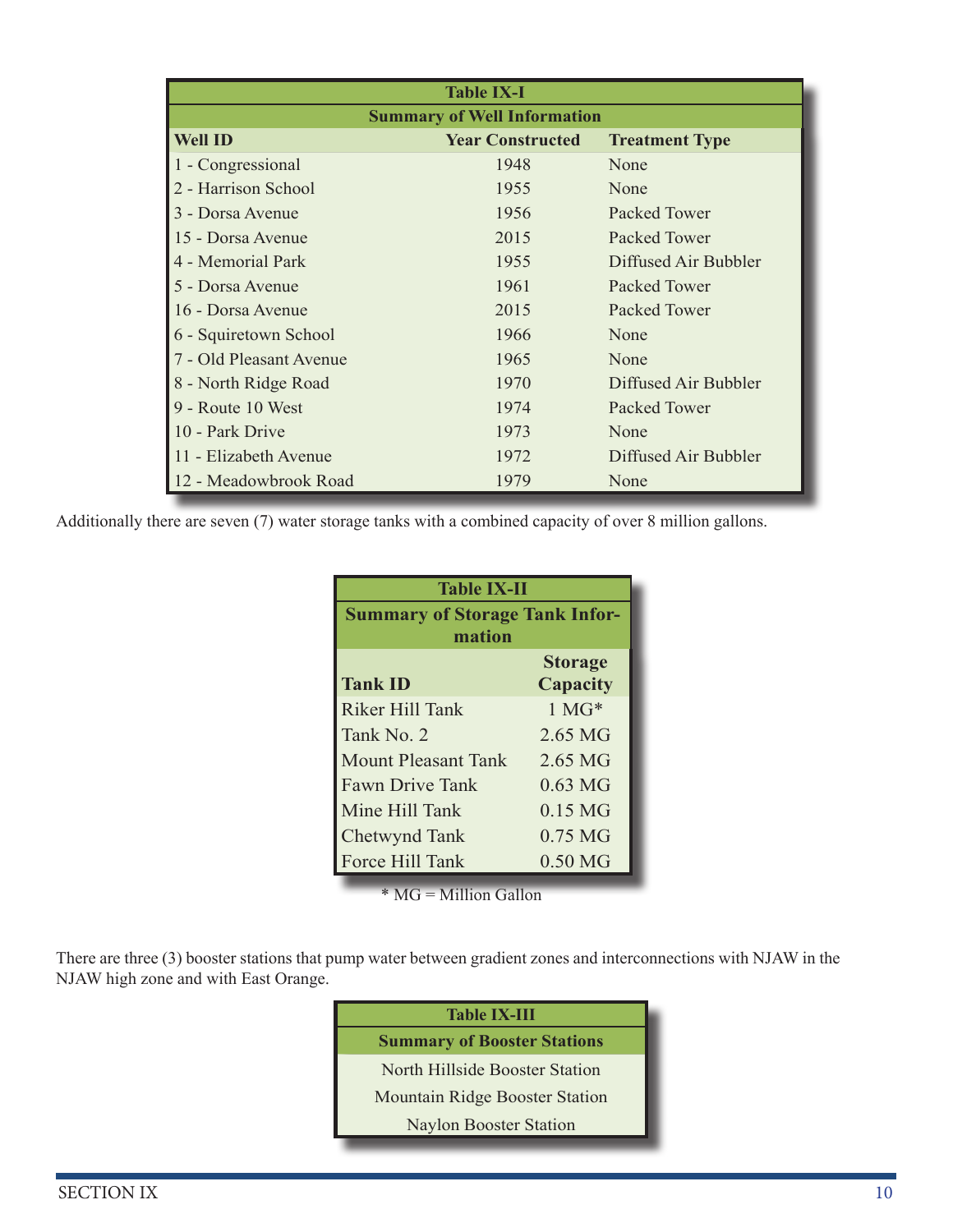There are over 160 miles of water main infrastructure with approximately 20 miles of piping in the NJAW zone.

| <b>Recommendation:</b> | As a preventative measure, the proximity of discharges of toxic and<br>hazardous materials to sources of water supplies, should be restricted<br>so that there will be sufficient time to find and clean up such spills or<br>discharges before water supplies become contaminated |
|------------------------|------------------------------------------------------------------------------------------------------------------------------------------------------------------------------------------------------------------------------------------------------------------------------------|
| <b>Recommendation:</b> | An ordinance protecting well-head areas should be enacted.                                                                                                                                                                                                                         |
| <b>Recommendation:</b> | Permanently protect the East Orange Water Reserve and the New Jersey-<br>American reservoir properties as proposed in the Land Use Plan.                                                                                                                                           |

More specific recommendations for protection of aquifers are in Section XIII – Stormwater Management Plan Element.

#### **Steep Slopes**

In 2009, the Township adopted Ordinance No. 24-2009, a Steep Slope ordinance as recommended in the 2007 Master Plan.

#### **Environmentally Sensitive Areas Protected By State Law**

The State Plan seeks to protect Environmentally Sensitive Planning Areas. Those areas are defined as large contiguous land with valuable ecosystems, geological features and wildlife habitats. This includes watersheds of existing or planned potable water supply sources.

The western and southern portions of the Township contain sections designated "Environmentally Sensitive Planning Area". Along the Passaic River, the Essex County Park Commission owns and manages undeveloped passive recreation land that is part of West Essex Park. East of the county parkland is the Cedar Hill Golf and Country Club. Also to the east of West Essex Park is the reservoir owned by the New Jersey-American Water Company. The remaining environmentally sensitive land in the southern portion of the Township is owned by the City of East Orange Water Commission as a watershed for that city's drinking water supply.

West Essex Park is an undeveloped 1360-acre park that remains largely a wetlands preserve. It lies within the flood basin of approximately six miles of the Passaic River; from Bloomfield Avenue in Fairfield, through Roseland and West Caldwell, and terminates at South Orange Avenue in Livingston. There are fishing areas, interpretive trails that have not been maintained in years, and boat and canoe landings at various points along the river.

The State Plan provides for the protection of critical natural resources and for the maintenance of the balance between ecological systems and beneficial growth. Thus, the State Plan suggests that new development be guided into Centers to preserve the open space and not be targeted for Environmentally Sensitive Planning Areas. That concept is adaptable to local community planning.

> **Recommendation:** Encourage Essex County to continue and expand its programs for improving West Essex Park, including reclaiming the interpretive trails.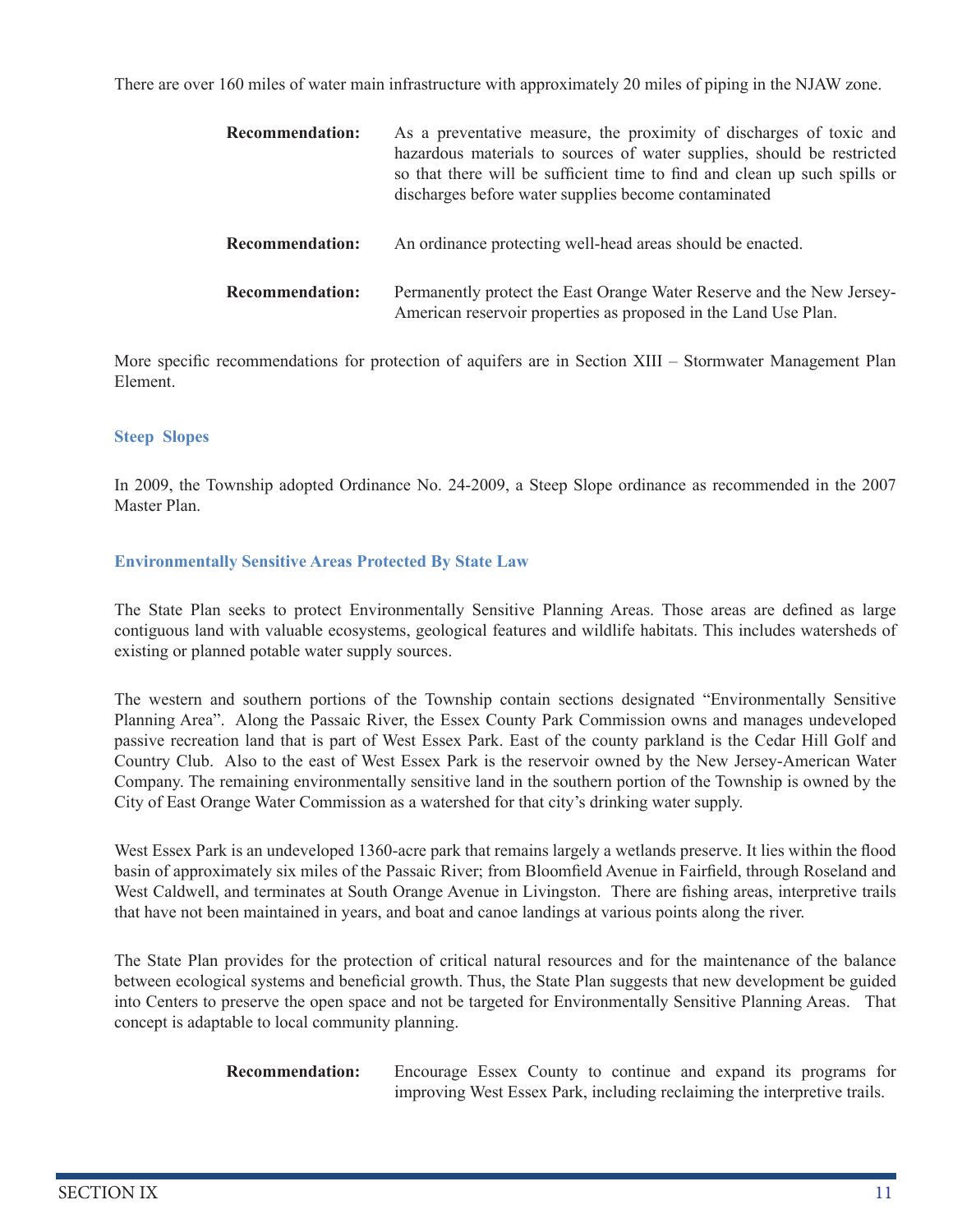# **RARE AND ENDANGERED SPECIES**

Table IX-IV lists rare and endangered species that may be found in Livingston according to the New Jersey Natural Heritage Program of the Division of Parks and Forestry.

| <b>Table IX-IV</b>                 |                            |                                |  |
|------------------------------------|----------------------------|--------------------------------|--|
| <b>Rare and Endangered Species</b> |                            |                                |  |
| <b>Common Name</b>                 | <b>Scientific Name</b>     | <b>State Protection Status</b> |  |
| <b>Class Aves</b>                  |                            |                                |  |
| <b>Bald Eagle</b>                  | Haliaeetus leucocephalus   | Endangered                     |  |
| <b>Barred Owl</b>                  | Strix Varia                | Threatened                     |  |
| <b>Great Blue Heron</b>            | Ardea horodias             | <b>Special Concern</b>         |  |
| Long-eared Owl                     | Asio otus                  | Threatened                     |  |
| Red-headed Woodpecker              | Melanerpes erythrocephalus | Threatened                     |  |
| Red-shouldered Hawk                | <b>Buteo lineatus</b>      | Endangered                     |  |
| <b>Class Mammalia</b>              |                            |                                |  |
| <b>Bobcat</b>                      | Lynx rufus                 | Endangered                     |  |

**Recommendation:** Where habitats are privately-owned properties the Township should seek title by donation, or conservation easements, to preserve such habitats.

#### **Rare Plant Species and Ecological Communities**

Rare plant species and ecological communities information in Table IX-V is based on the most recent Natural Heritage Database and the Landscape Project (Version 3.1) maintained by the State's Office of Land Management, Natural Heritage Program of the Division of Parks and Forestry

| <b>Table IX-V</b>                                                                                                                                                      |                    |                                                                                     |
|------------------------------------------------------------------------------------------------------------------------------------------------------------------------|--------------------|-------------------------------------------------------------------------------------|
| <b>Vascular Plants</b>                                                                                                                                                 |                    |                                                                                     |
| <b>Scientific Name</b>                                                                                                                                                 | <b>Common Name</b> | <b>Location</b>                                                                     |
| <b>Within the Township</b>                                                                                                                                             |                    |                                                                                     |
| Asimina Triloba                                                                                                                                                        | Pawpaw             | Just East of the Passaic River, approximately 1.1<br>miles South of Columbia Bridge |
| <b>Within Immediate Vicinity of the Township</b>                                                                                                                       |                    |                                                                                     |
| Carex Typhina                                                                                                                                                          | Cat-tail Sedge     | West side of Passaic River, below Swinefield Bridge                                 |
| <b>Recommendation:</b><br>Where habitats are on privately-owned properties the Township<br>should seek title, or conservation easements, to preserve such<br>habitats. |                    |                                                                                     |

#### **Bear Management**

In recent years, increasing numbers of bear sightings in suburban, and even urban, areas of the State have been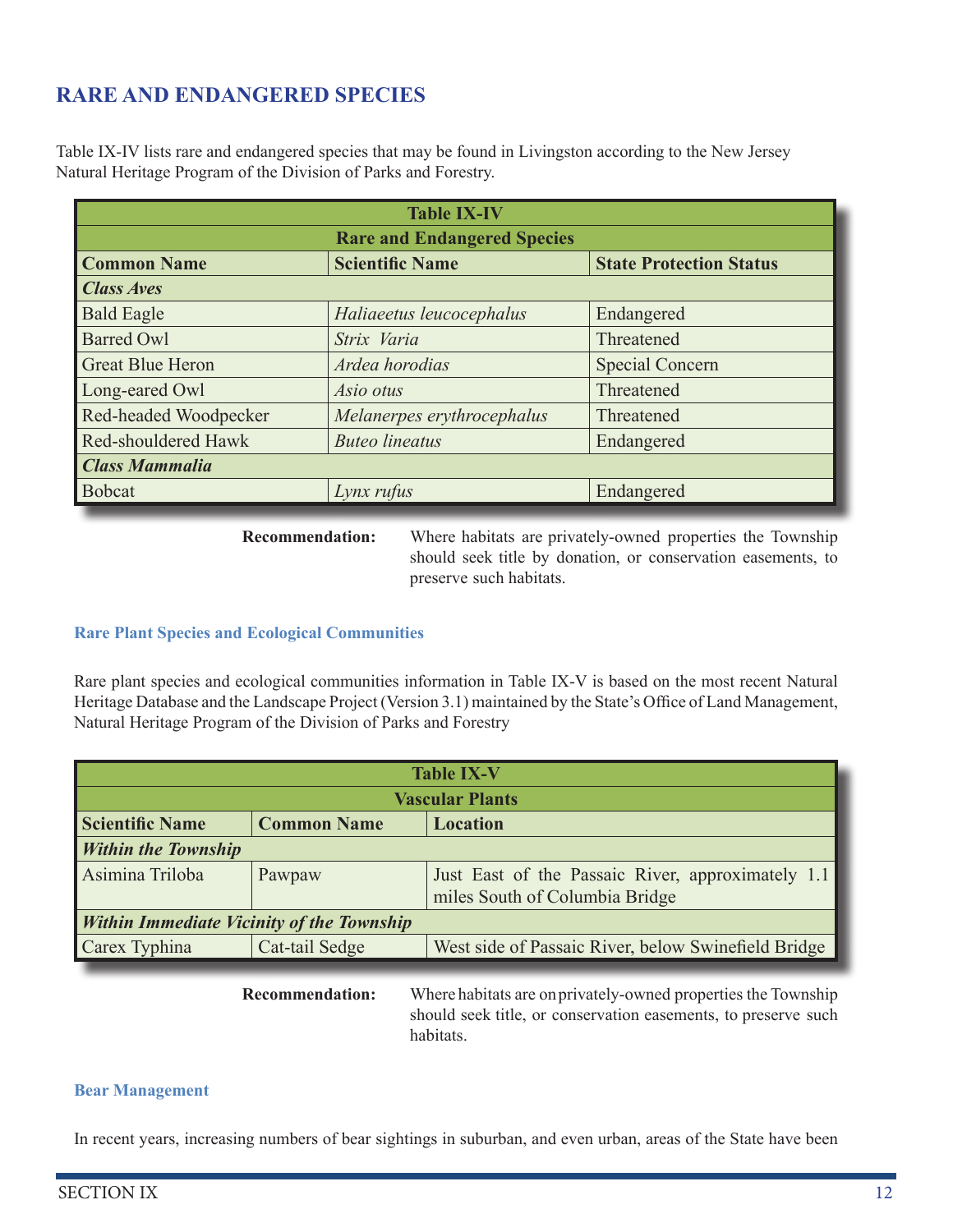reported. This has resulted in adoption of a "zero tolerance" State policy for bears in the most-populated areas of the state. In 2016, there were 4 incidents of bears transiting the Township near schools, playgrounds and residences. All incidents passed with no harm to residents or their pets, and with minimal property damage. However, the hazards were real.

**Recommendation:** The Township should maintain a broad program of public education as to self-protection steps by adults or children when bears are present, and the actions to be taken to remove conditions that attract bears.

#### **Deer management**

42 deer were involved in documented collisions with motor vehicles within the Township in 2015-2016; and 48 in 2016-2017. Fortunately, there were no human fatalities.

Ground-level vegetation of our woodlands has been severely degraded by over-browsing by deer. That wipes habitat for many plants and birds, and results in the inability of trees to reproduce themselves because their seedlings get eaten. NJDEP's Division of Fish and Wildlife considers that deer population in excess of 20 per square mile will result in great damage to tree and plant life, including residential gardens.

The New Jersey Wildlife Action Plan states that "white-tailed deer pose a significant threat to forest health and forest regeneration….directly damage wildlife habitat and can eliminate rare plant communities". They do this by browsing on native species, thus allowing alien plants to become established and thrive. This deprives ground and shrub nesting birds of the dense foliage that concealed their nests, thus exposing them to destruction by predators such as raccoons and wandering cats. The State Plan identifies reduction of the white-tail deer population through hunting as the best means of protect the environment. In developed areas where sport hunting is not practical or permitted NJDEP has authorized alternative lethal deer culling procedures that have been employed in Livingston.

Table IX-VI shows the number of deer killed in Livingston by motor vehicle accidents and by deer management hunts.

| <b>Table IX-VI</b> |                            |                           |
|--------------------|----------------------------|---------------------------|
| <b>Period</b>      | <b>Killed in Accidents</b> | <b>Management Program</b> |
| 2010-2011          |                            | 64                        |
| 2011-2012          | 7                          | 40                        |
| 2012-2013          | 9                          | 44                        |
| 2013-2014          | 10                         | 36                        |
| 2014-2015          | 28                         | 29                        |
| 2015-2016          | 42                         | 31                        |
| 2016-2017          | 48                         | 31                        |

**Recommendation:** The Township should embark upon a public education program, in cooperation with the N.J. Division of Fish and Wildlife, NJ Audubon Society, and the NJ Conservation Foundation, as to the health and environmental dangers presented by excessive deer populations.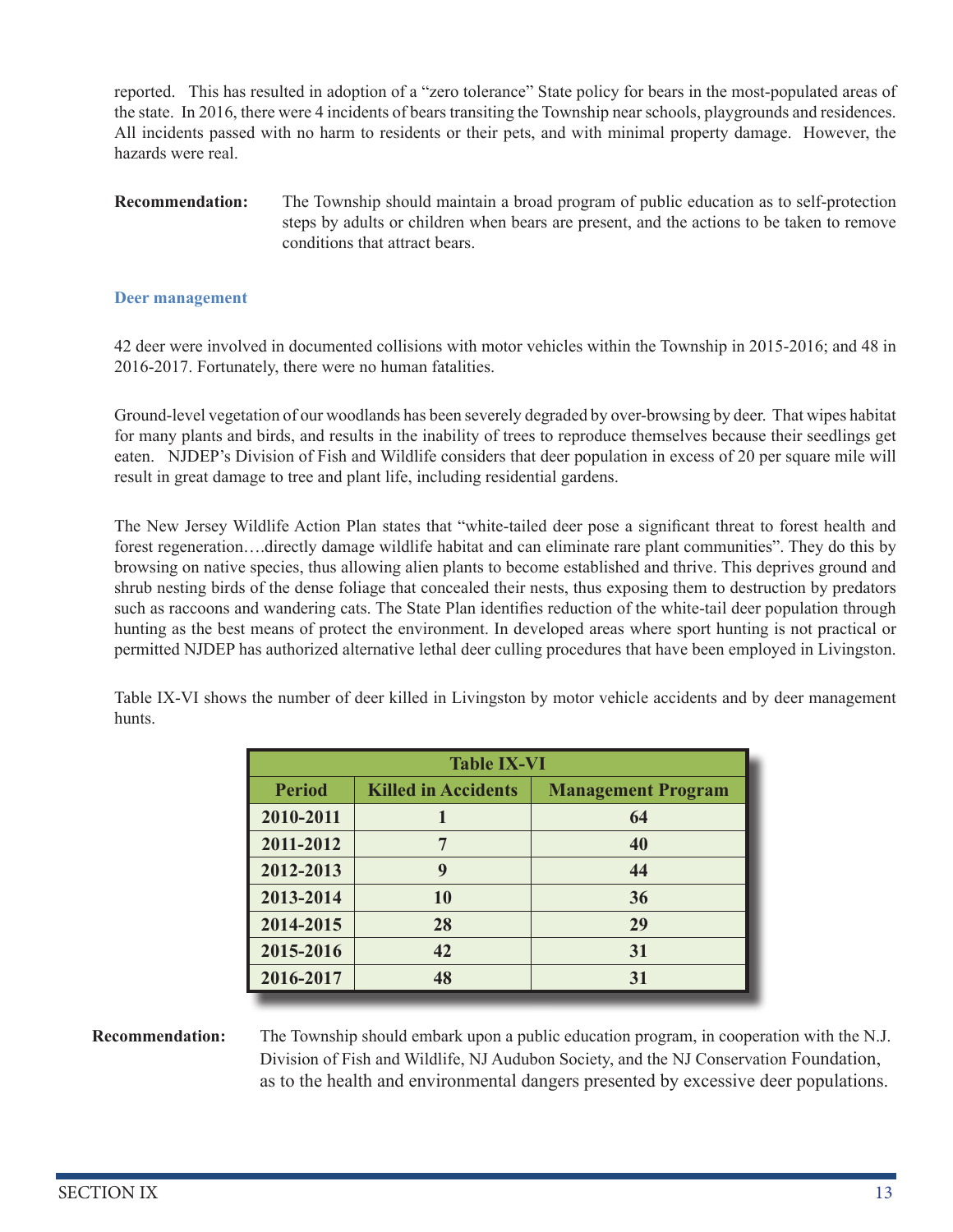#### **Canada Geese Management**

Large numbers of Canada Geese no longer participate in annual migration of their species. Instead, they have chosen to remain in New Jersey and are now called "Resident Canada Geese" by biologists. They are found on and around ponds, ball fields, golf courses, playgrounds and large lawns. Geese have digestive systems that produce greater volumes of fecal matter than do other birds of similar size. Fecal production of an adult Canada Goose is estimated at  $\frac{1}{2}$  pound per day. Because the geese tend to congregate in areas used for human recreation, they produce significant uncleanliness and potential health hazards for young and adult Township residents. Although migrating Canada Geese are protected by law, federal and state authorities have recognized the hazards presented by Resident Canada Geese and have authorized measures to reduce the population of those geese.

> **Recommendation:** The Township should closely monitor the presence and impact of Resident Canada Geese and employ lawful population reduction measures when the geese have an adverse impact on public use of Township parks and **facilities**

#### **Wild Turkeys**

There are growing numbers of wild turkeys within the Township. Their presence remains something of a novelty, and they are not yet causing significant damage or disruption. However, these birds are showing a lessening fear of humans, and there have been reports of Tom Turkeys threatening and scaring off humans who approached too closely.

| <b>Recommendation:</b> | The Township should monitor the presence of wild turkeys and        |
|------------------------|---------------------------------------------------------------------|
|                        | their impact upon residents, educate the community about risks, and |
|                        | identify what lawful measures may be taken if they become more of a |
|                        | problem.                                                            |

#### **Coyotes**

There are infrequent but growing numbers of reports of coyote sightings within Livingston. Although these predators reduce deer populations they also are a risk to small pets and small children.

| <b>Recommendation:</b> | The Township should embark upon a program to educate residents of all<br>ages how to identify coyotes and to avoid hazardous encounters.            |
|------------------------|-----------------------------------------------------------------------------------------------------------------------------------------------------|
| <b>Recommendation:</b> | The Township should monitor the presence of coyotes and determine<br>what appropriate lawful measures may be taken should they become a<br>problem. |

#### **Feral Cats**

Feral cats are a danger to ground nesting birds; particularly with the loss of understory vegetation due to presence of deer. A human catch, neuter and release program has been instituted to slow growth of the feral cat population.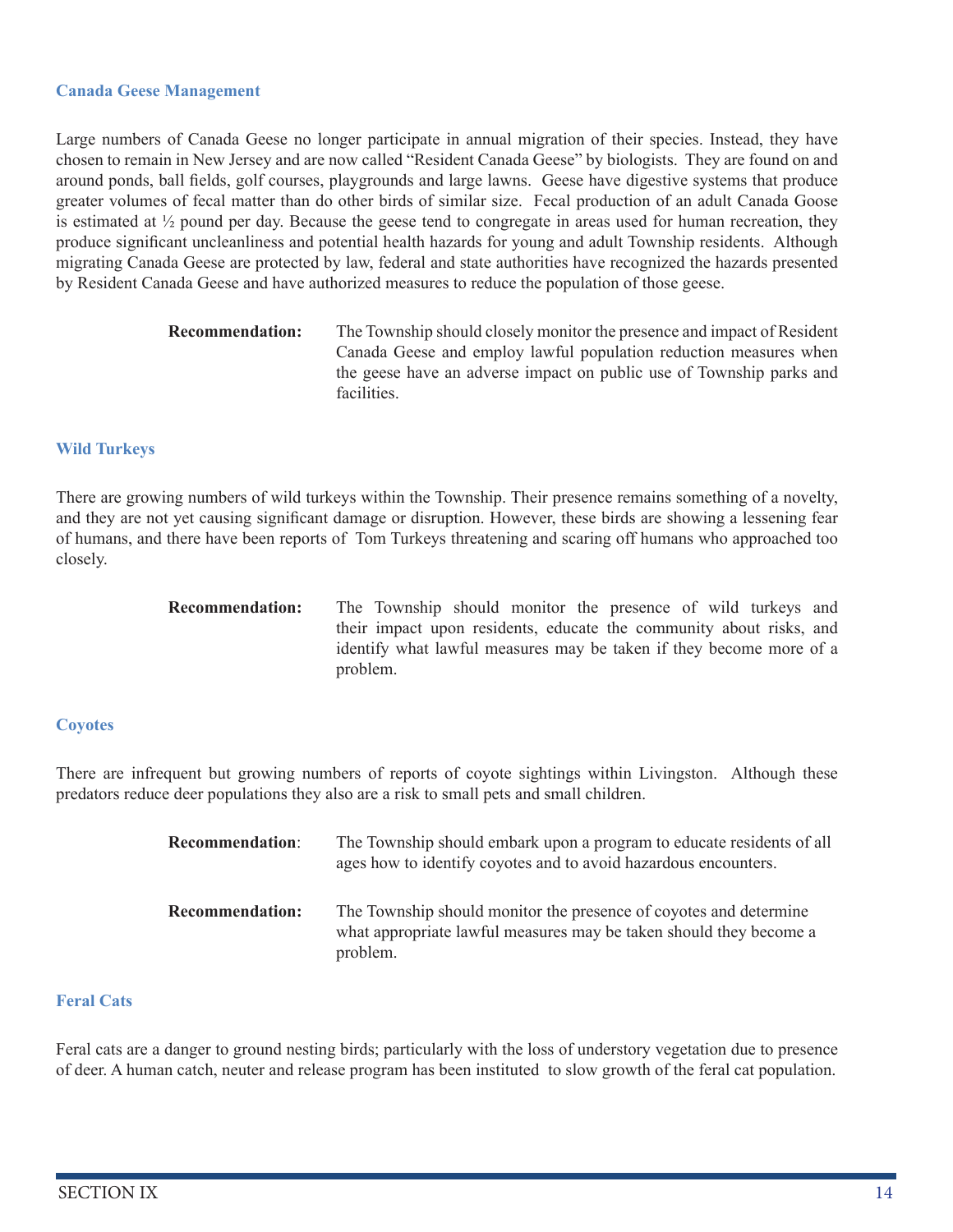# **ACQUIRING RIGHTS TO LAND FOR PURPOSES OF CONSERVATION**

Numerous tools and funding sources are available to acquire title or to otherwise achieve conservation and preservation. The following descriptions are not exhaustive of the possibilities.

#### **Acquisition of Title**

Purchase is the most direct and simple, but most expensive way of acquiring title. But, sufficient funds to make the purchase may not be available to the Township at the time. However, the cost may be eased by grants when available, or by entering into partnerships with conservation organizations. A number of alternative direct acquisition methods should be considered:

- Terms may be negotiated with the landowner for the purchase to be paid for over time or portions of a property acquired in discrete steps, Sale of property to the Township might be coupled with the seller retaining a tenancy in the property for a fixed term or for life, with rent to be paid to the Township.
- A property owner may be induced to sell property to the Township at below the market value so as to realize a charitable gift tax deduction for the price reduction.
- Opportunities to induce outright gifts of land to the Township should be explored. Such gifts provide a charitable gift income tax deduction for the donor and also result in saving, to the donor, of real estate taxes after title to the land is transferred.
- In instances of foreclosure upon property for failure to pay Township real estate taxes, the Township could elect to keep title and add the property to its parks or open space, or to trade the parcel for another with better environmental or recreational qualities. Periodic review of existing tax liens of all types on properties within the Township could identify opportunities for purchase of a lien and acquisition of the property for environmental or recreational use.
- The Township could exercise the right of eminent domain to acquire ownership of land with a high environmental or recreational potential from an owner unwilling to sell or to grant an easement or other right of use.

#### **Easements**

Easements provide an opportunity to obtain use of land for specified purposes without the costs of acquiring ownership while keeping the land on the real estate tax rolls (although the value of the land for tax assessment may be reduced by the easement). Easement rights are written into the deed on the property and pass on with changes in ownership. Easements may be purchased or received as a gift.

Examples of types of easements are:

- A right to establish and maintain a trail or path through the owner's property.
- Owner's agreement that a natural setting, such as woodlands, will be preserved.
- A right of public access to a site for passive recreation.
- Preservation of the use of a property, such as farming or raising of livestock.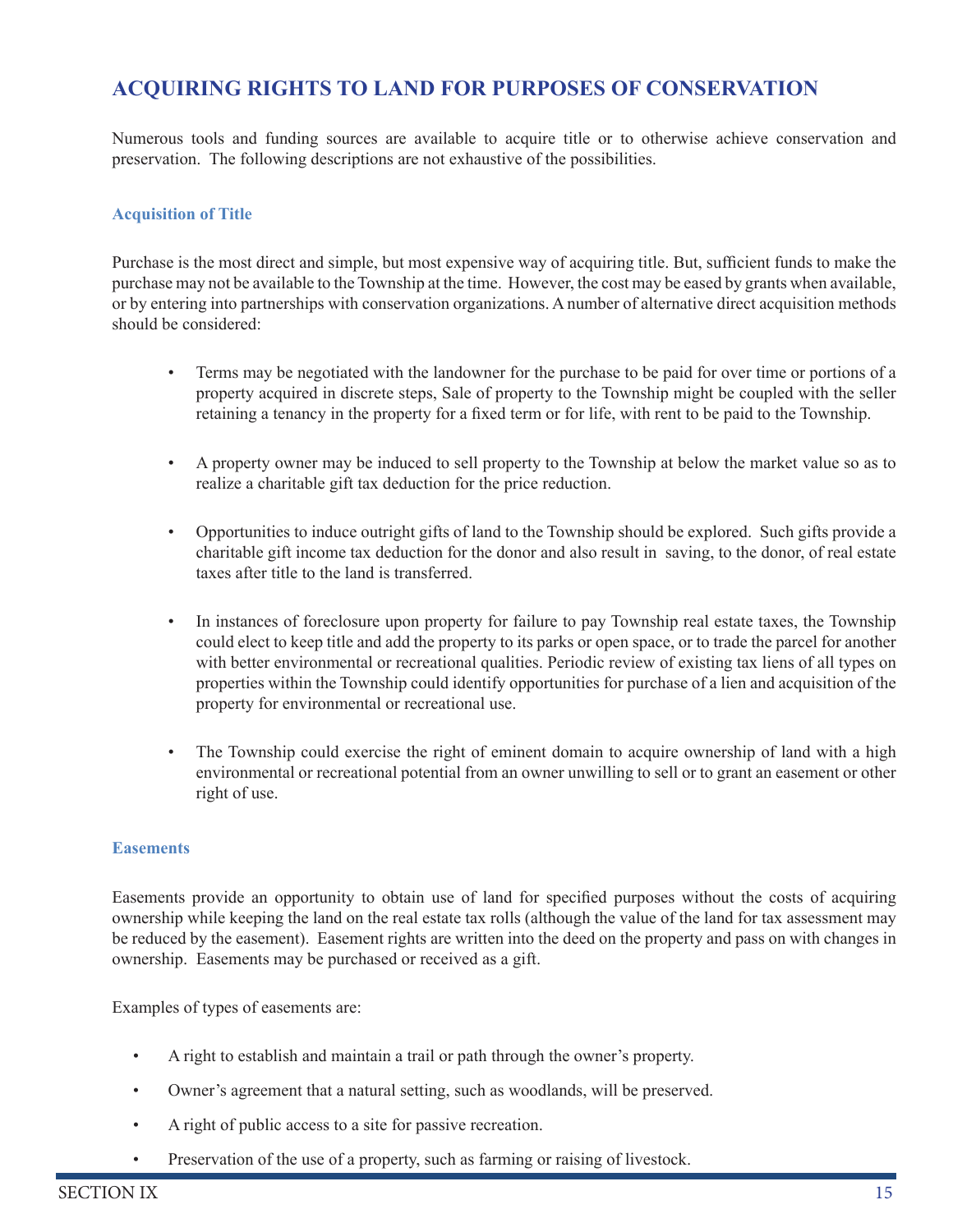#### **Zoning**

The Township may use its Land Use Ordinance to establish conditions, such as cluster zoning or other approaches consistent with the NJ Municipal Land Use Law, which increase the amount of open space or environmentally sensitive areas (such as wetlands, steep slopes, and stream corridors) preserved in site development.

#### **Funding Sources**

Potential sources of funds for acquisition of property ownership or easements, and the amounts available, vary. Each may have specific and limiting objectives or types of uses.

#### **Township's Open Space Trust Fund.**

This fund, generated by a special real property tax, is available for the acquisition of title or easements for conservation, recreation and preservation purposes. It can be most effectively used to qualify for matching grants or to cover Township down-payments or local contributions required by potential funding partners.

#### **Potential Funding Partners.**

**New Jersey Environmental Infrastructure Trust (EIT)** is a partnership of NJDEP Green Acres and the Environmental Infrastructure Financing Program. The EIT provides very low interest loans for acquisition of open space that will preserve and protect surface and ground water resources and ensure the safety of drinking water supplies. The loan can be used as the Township's match of the Green Acres grant for the project.

**New Jersey Green Acres Program** will provide funds to cover up to 50% of the cost of acquisition of municipal parks and recreation lands under the municipality's open space and recreation plan.

**Essex County Open Space Trust** provides funding for projects consistent with the County open space and recreation plan.

**Federal Land & Water Conservation Fund (LWCF**) is funded by annual Congressional appropriations. It includes a State Grant Program under which the National Park Services provides funds to individual states to cover up to 50% of the costs of acquiring land, building or repairing recreation or park facilities, providing hiking and riding trails, enhancing recreation access and providing wildlife and hunting areas. Within New Jersey, municipalities generally receive funding through the Green Acres program.

**Transportation Enhancement Act (TEA-21)** The U.S. Department of Transportation has established that funding for trail development and enhancement is an eligible expenditure from the Federal Transportation Trust. The amount of funding for these purposes is substantial, and funds for land acquisition are available. A special category of funding is dedicated to enhancement of National Recreation Trails. An eligible project must show that the trail is part of the community's overall transportation system. Funds can be used for facilities such as signage, bike racks, surfacing as well as acquisition of land through easement or fee simple. TEA-21 funding can jumpstart a community's bikeway and walking trail system.

**Nonprofit Land Conservation Organizations** are eligible for Green Acres grants of up to \$500,000 and can partner with the Township on a dollar for dollar match. To do so, the organization "signs on" to a community's Open Space and Recreation Plan. Morris Land Conservancy is a conservation organization that has partnered with the Township in open space and recreation planning. The Passaic River Coalition is a non-profit Land Conservation Organization that has established a Land Trust to acquire and preserve open space. The Passaic River Coalition

SECTION IX 16